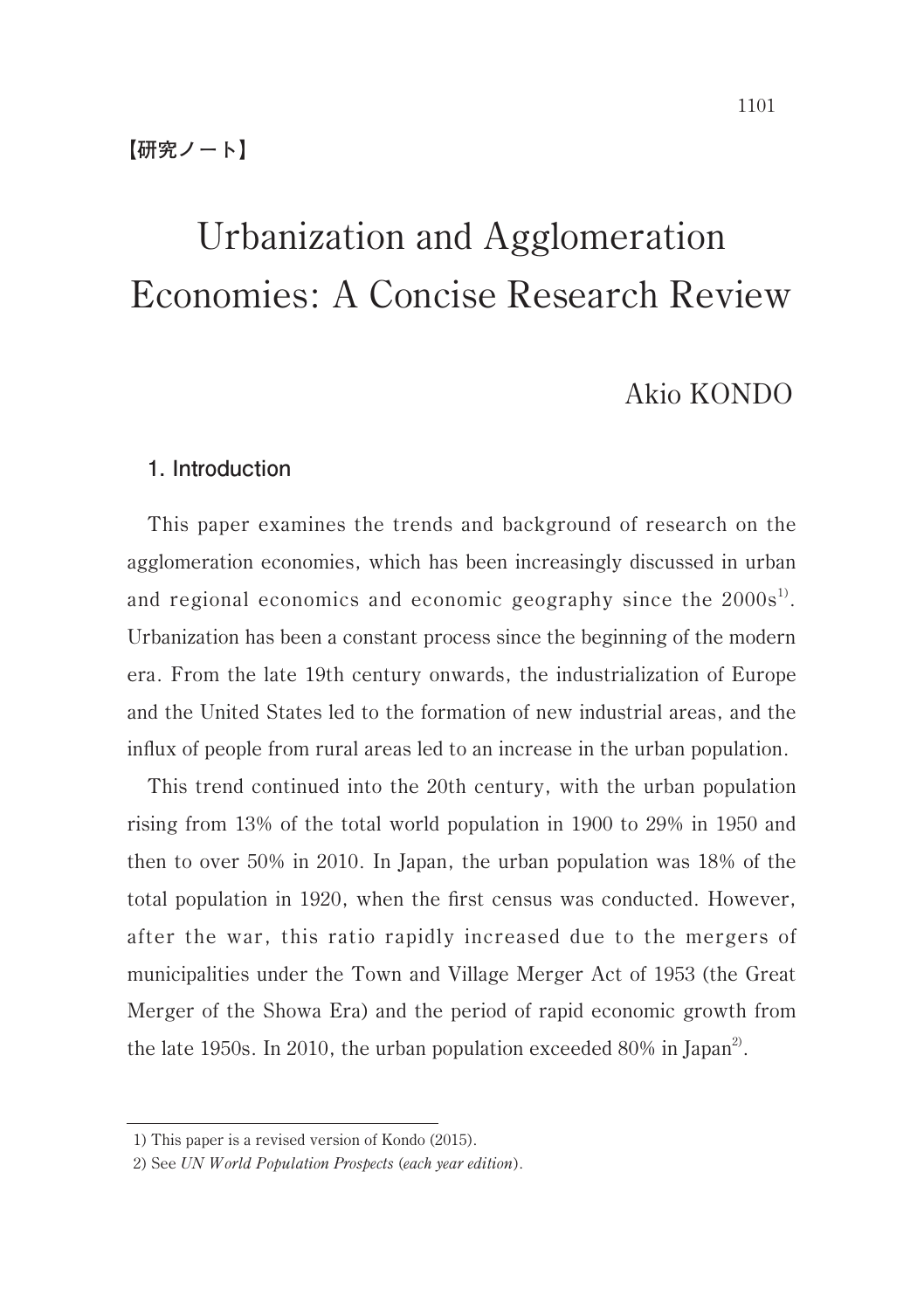1102

This continued migration of people to urban areas has affected the economies of cities and regions, creating a dynamism in which companies and industries are concentrated in certain places, causing some cities and regions to grow and others to decline. This dynamism has created disparities between regions, giving rise to urban and regional problems. For example, the urban problem is overcrowding due to rapid urbanization. Typical examples of external diseconomies, which become more pronounced as the size of cities increase, are the deterioration of living environments due to shortages of land for housing, overdevelopment, the rise in land prices due to the concentration of economic activity, congestion and traffic jams during commuting, noise, and environmental pollution due to exhaust fumes and emissions (Brueckner, 2011; O'Sullivan, 2018). In contrast, regional economies face medium- to long-term social declines in population (excess of transfers) and many regions are forced to rely on exogenous developments due to resource constraints, even though they were originally oriented toward endogenous developments that utilize local resources. Exogenous developments include public investments to build social infrastructure and a series of regional policies to create industrial parks to attract companies and factories. The regional economy generally has a weak macroeconomic structure, and the small size of the regional labor market means that employment and tax revenues are vulnerable to economic trends. Thus, problems caused by the disparities between regions have been highlighted, especially those in cities.

In recent years, attention has been paid on agglomeration economies studies to explain the underlying dynamism of economic trends in cities and regions. Aspects of urban and regional economies are evaluated in a positive light, such as the positive effects of urbanization on economic growth. In economics, the term agglomeration is used to describe a state in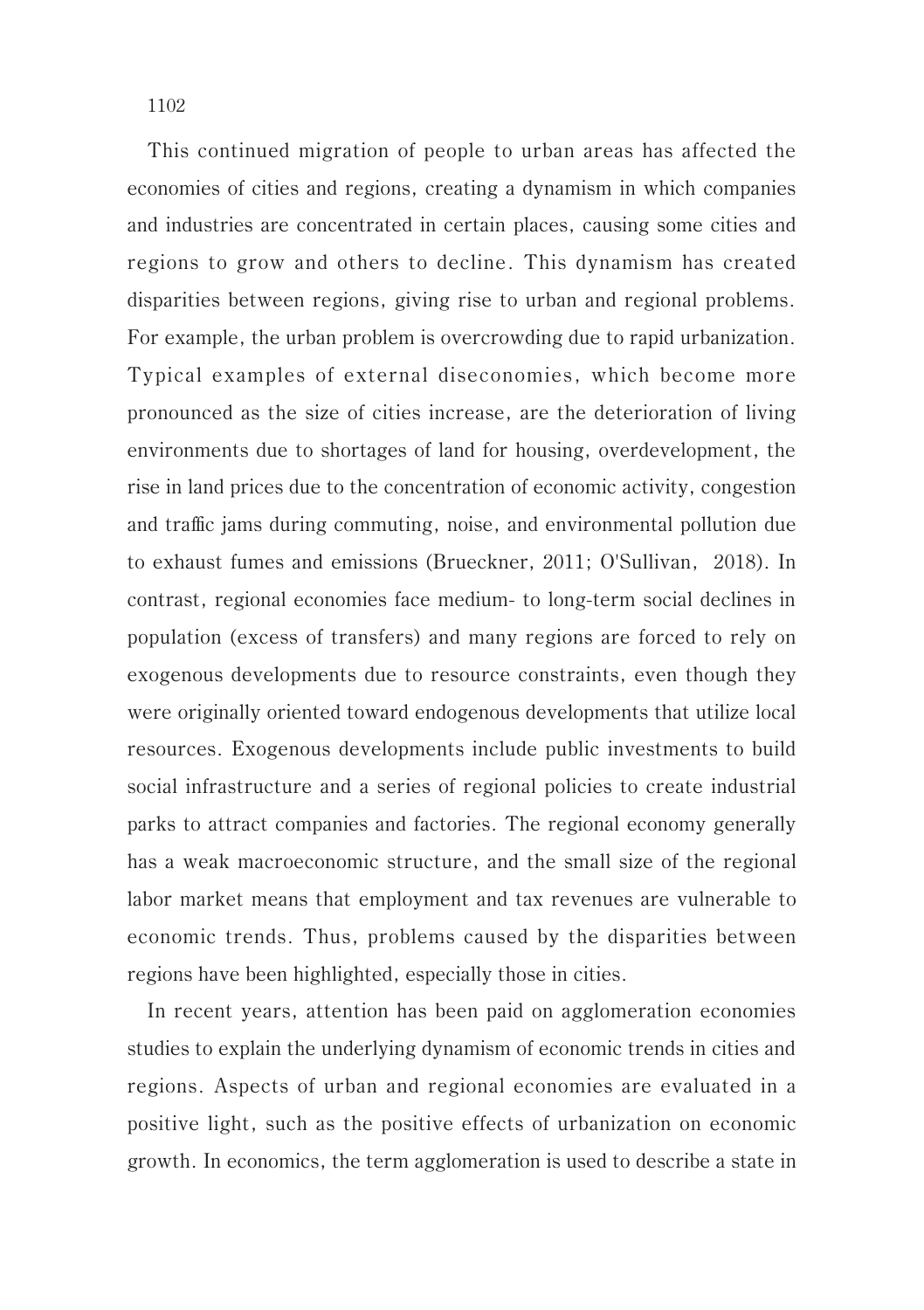Urbanization and Agglomeration Economies: A Concise Research Review 1103 which a geographical concentration of economic activity is observed. The economic agents located there enjoy the benefits of agglomeration to some extent. In other words, cities, with agglomeration, benefit economically from the geographical concentration of firms and people. Firms are located in cities or in specific industrial zones because the positive benefits of being located in a cluster gives them an advantage in contrast to the disadvantages of external diseconomies. The general population is drawn towards cities because their utility as consumers and workers outweigh the negative factors. Therefore, there is economic rationality in the geographical concentration of economic activity. The disparity between cities and regions, due to agglomeration, causes the urban and regional problems and the mechanisms of agglomeration, to be inextricably linked. The theory of agglomeration has become an indispensable part of the thinking about modern urban and regional economies.

This study extends the perspective of agglomeration studies to provide insights into new trends in urban and regional economies, primarily from the perspective of industrial location and policy. Geographically, the paper focuses on the background of Japan since the 2000s. Growth in East Asia has been discussed in terms of the catch-up industrialization theory (Suehiro, 2008) and the flying geese pattern of development theory (Akamatsu, 1962; Kasahara, 2004), in which Japanese industrialization precedes and follows that of Korea and China. In recent years, however, the focus has been on strategies for the development of urban and regional economies as growth centers. In particular, the expansion of free trade areas, as seen in the development of Free Trade Agreements (FTAs) and Economic Partnership Agreements (EPAs,) has increased trade dependency within East Asia, creating closer inter-city and inter-regional economic networks. In this paper, we summarize the research trends in agglomeration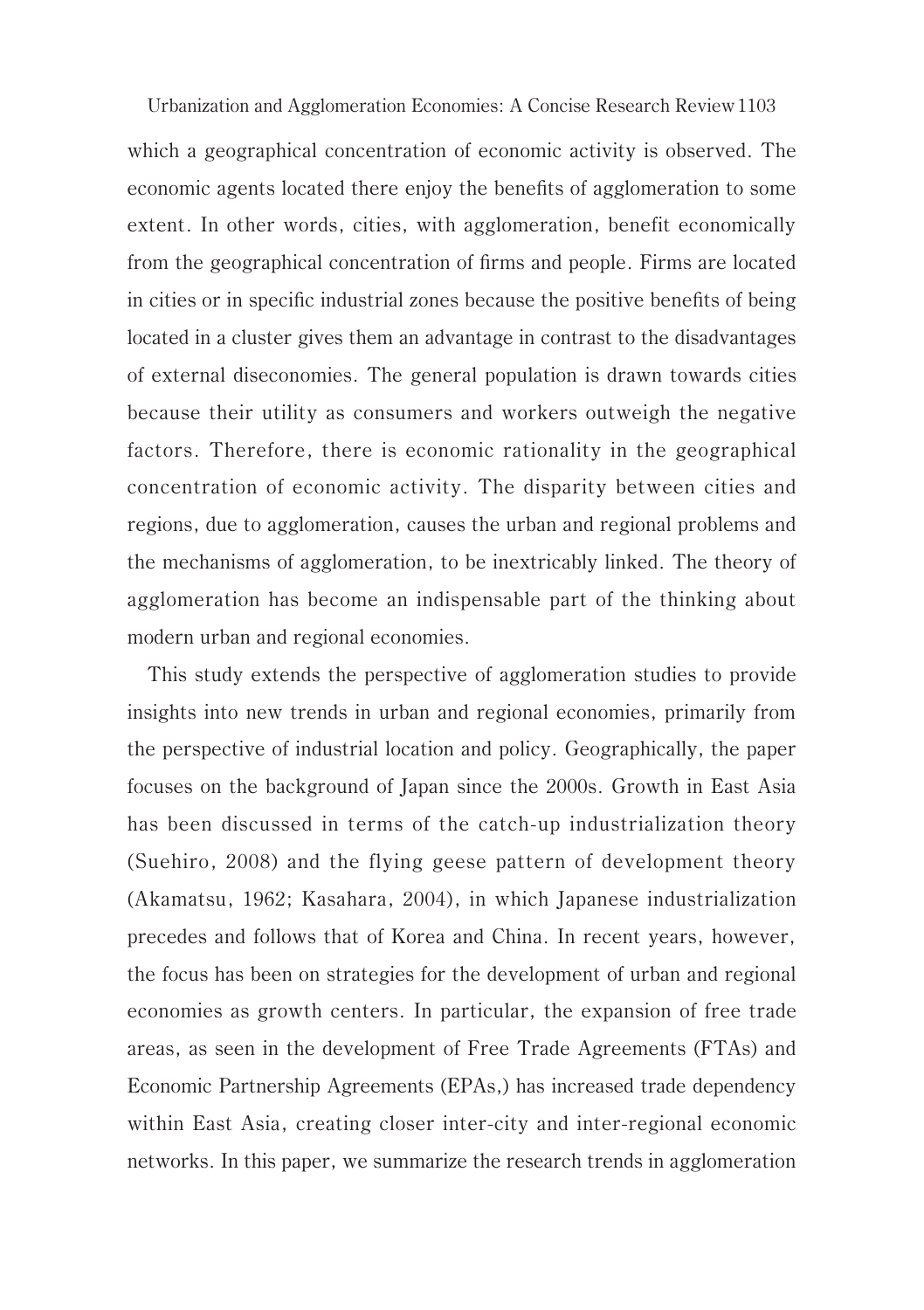theory and its surrounding fields and clarify the issues behind contemporary urban and regional economies. Also, we examines the impact of agglomeration economies on urban economies.

## **2. Agglomeration Economies in Modern Economics**

Agglomeration economies studies is both an old and new field of economics. It is old because the concept and theory of agglomeration were first proposed in the early 20th century. It is new because it has been in the spotlight again in modern economics since the mid-1980s, when developed countries entered an era of low growth and globalization. Originally, agglomeration studies was based on the idea of industrial agglomeration which is the concentration of a particular industry within a certain geographical area, where firms and factories are located in interrelated locations.

Two economists, with the same first name, Alfred Weber and Alfred Marshall, developed a framework for agglomeration theory. The German economist, Weber, systematized the theory of industrial location in Weber (1909), and discussed the agglomeration orientation of industrial locations in "Chapter 5 Agglomeration." Originally, the subtitle of the book Weber (1909) was "Pure theory of location," and he was keenly interested in the development theories of where agglomerations were formed. Marshall, who was a professor of economics at University of Cambridge, wrote "Chapter 10: Industrial organization, continued" in "Part 4: Factors of production" in "The Concentration of Specialised Industries in Particular Areas" of Marshall (1890), which was the standard textbook at the time. He discusses the regionalization of industries in this textbook and focuses on the factors that contribute to the regionalization of industries. However, he is primarily concerned with the functioning of agglomerations, citing the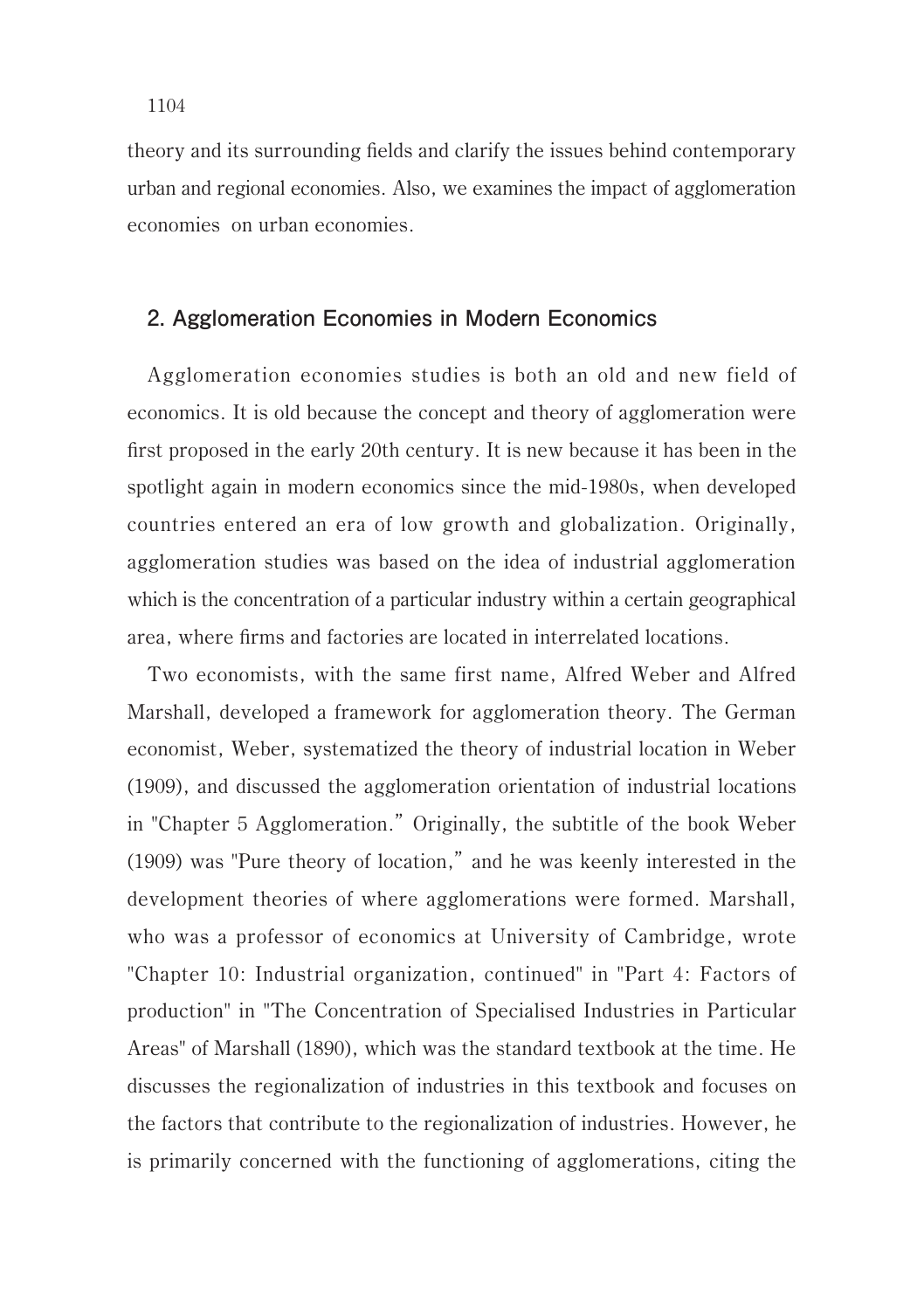Urbanization and Agglomeration Economies: A Concise Research Review 1105 introduction and spillover of new technology, the growth of ancillary industries, regional pools of skilled labor, and the benefits of diversity. Marshall's theory of agglomeration has a greater impact on later generations than Weber's theory because the mechanisms of agglomeration have been studied in more detail.

Marshall's theory of agglomeration was originally conceived in the context of the organization of production, therefore, modern economists study the economic benefits of agglomeration, focusing on the benefits of increased scale, or economies of scale. Figure 1 shows the classification of economies of scale (Kameyama, 2006; Hosoya, 2009). There are two types of economies of scale: those that are internal, and those that are external to a firm. The latter, external economies, are almost synonymous with the benefits of agglomeration (economies of scale). An example of an internal economy is when a factory requires a certain number of buildings and machines, which incur fixed costs, but as the size of the factory increases, the fixed costs per unit of output decreases.



**Figure 1. Classification of economies of scale**

In comparison, external economies can be classified according to several factors. First, external economies can be divided into two broad categories: economies of localization, which result from the concentration of industries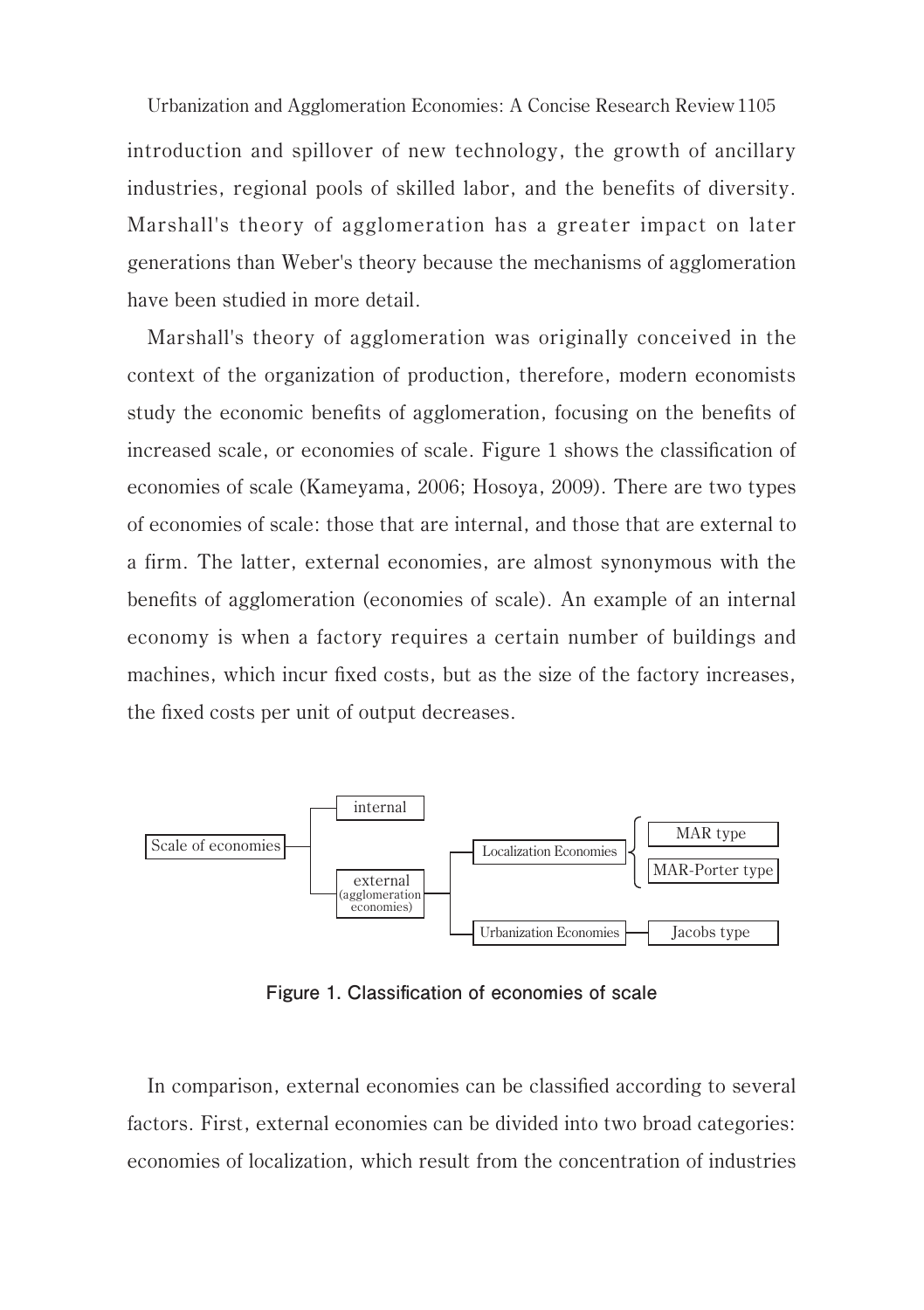1106

in the same sector, and economies of urbanization, which result from the concentration of various industries. Of these, the former is the dynamic Marshall-Arrow-Romer (MAR) type of agglomeration formulated by Glaeser et al. (1992), who expands the work of Marshall (1890), Arrow (1962), and Romer (1986). Glaeser et al. (1992) examine the benefits of agglomeration (in this case, technology spillovers) to urban and regional economies in terms of regional specialization, urban diversity, external effects of regional monopoly or competition, and the impact of a regionally specialized MAR-type economies. In addition, with regard to the economies of urbanization, much attention has recently been paid to rethinking the urban economy. In particular, in a series of studies by Jacobs (1961, 1969, 1984), the merits of the concentration of different industries in cities are discussed, and Jacobs takes a positive view of the effects of agglomeration, which can be called the merits of diversity, against the merits of specialization. Glaeser et al. (1992), taking into account the diversity of cities discussed by Jacobs, propose three types of externalities that promote the growth of cities: the MAR type, an externality based on the concentration of the same industries; the Porter type, which is based on competition in the same industry; and the Jacobs type, which is based on diversity in different industries.

Krugman (1991) develops a model, based on monopolistic competition, in which increasing returns, transport costs, and demand interacted with each other, thereby enabling the discussion of agglomeration within the framework of general equilibrium theory. This research field, which encompasses international economics, urban economics, and regional science, is called spatial economics or new economic geography (NEG) and is theorized as a new frontier of economics by Fujita et al (1997). Fujita (2010) explains the need for a new frontier of economics. However, as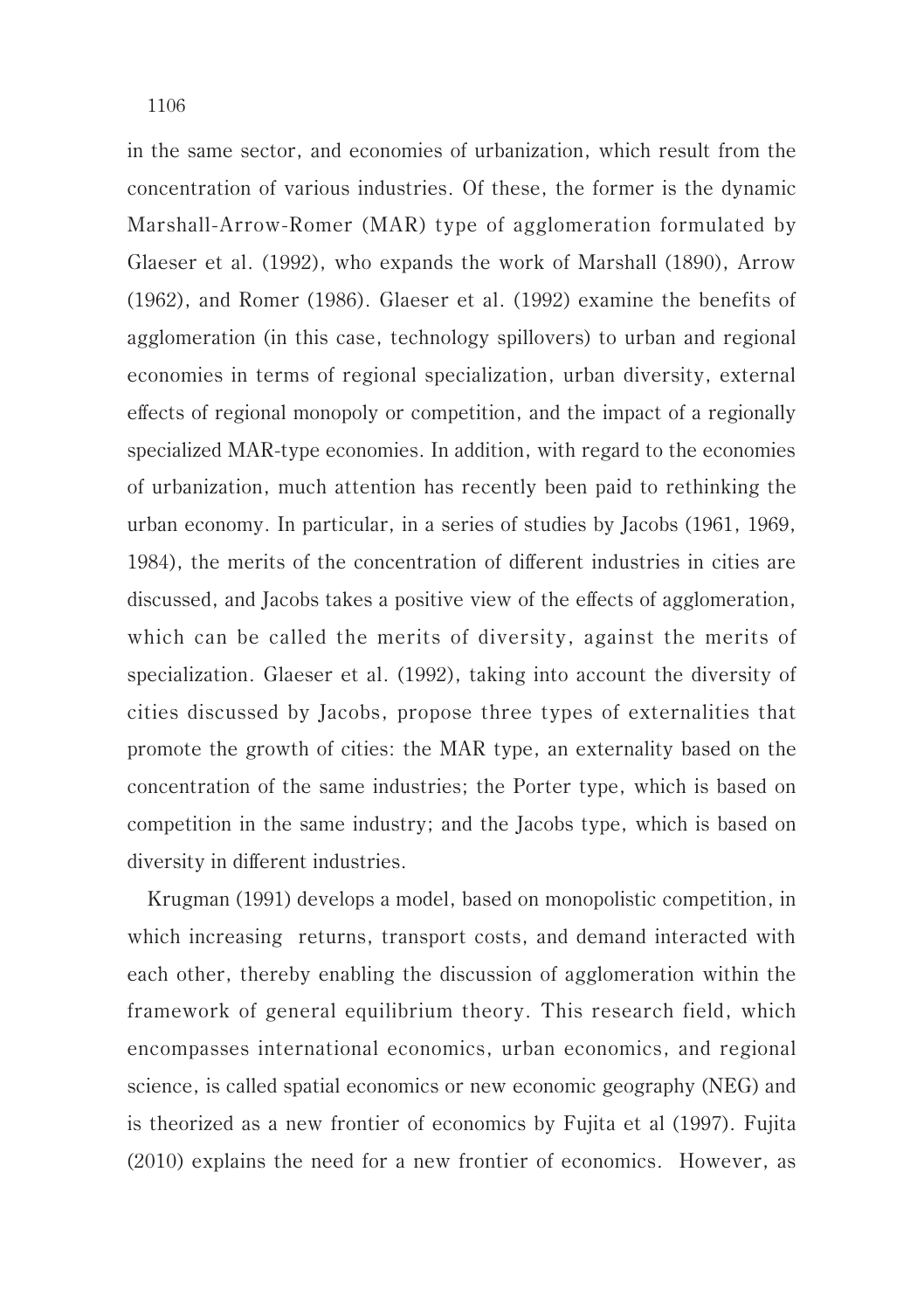Fujita (2010) points out, spatial economics explains the agglomeration power of economic activities mainly through the monetary externalities between consumers and producers in a market, and does not sufficiently discuss the interaction formed by the creation, use, learning, and propagation of knowledge, which are part of the sources of the agglomeration power of human activities. In other words, we live in an age in which information is a source of power. However, although we live in an information society and a knowledge economy, the impact of knowledge spillovers and externalities on new innovations in cities and regions remain to be seen.

## **3. Area Studies and Agglomeration Economies**

Area studies, as represented by geography, mainly focus on the qualitative aspects of agglomerations, such as traditional production areas with thriving local industries, or business towns with manufacturing companies. In modern times, three main studies have triggered a revival of agglomeration studies. First, Piore and Sabel (1984) propose the socioeconomic model of the secondary industrial division, which is based on the idea that the industrial divide is the juncture that determines the course of technological development, and their focus is on news industrialization in the 1970s. Their concerns are the transition away from mass production during the world's low growth period in the 1970s. They identify Keynesian internationalization and flexible specialization as conditions for future prosperity and point to micro adjustment mechanisms in macroeconomic fluctuations, notably the Japanese system of subcontractors and the network of small and medium-sized enterprises (SMEs) in the Italian region of Emilia-Romagna. In particular, their positive evaluation of these systems has influenced subsequent studies of industrial clusters. For example, Scott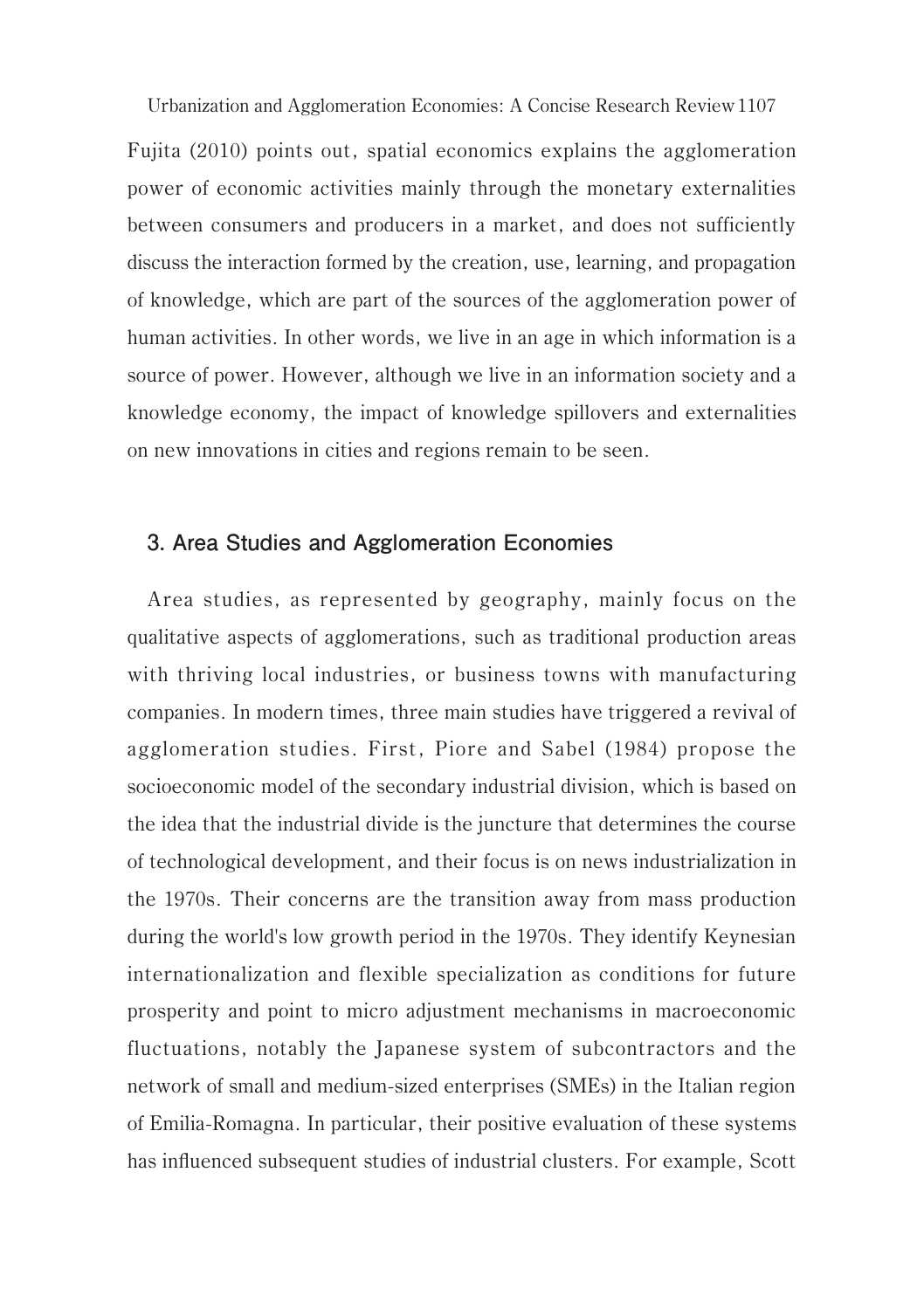(1988) identifies clusters with flexible specializations as new industrial spaces and show that spatial interdependence among firms added a certain robustness to market fluctuations. In Japan, Kiyonari and Hashimoto (1997), Itami et al. (1998), Japan Small Business Research Institute (2003), and the Kikkawa and JTUC Research Institute (2005) discuss the positive evaluations of industrial clusters in Japan and their impacts on regional policies. They focus on new functions and the development potential of industrial regions in different parts of Japan.

Second, there is a focus on Silicon Valley. In particular, Saxenian (1994) compares Route 128 near Boston in the USA with Silicon Valley near San Francisco, focusing on the development and the regional innovation system of the latter. The author not only compares the economic systems, but also focuses on the unique climate that fosters entrepreneurship and the importance of local culture and society in agglomeration studies. Silicon Valley has once again attracted worldwide attention as a symbol of America's resurgence in industrial competitiveness. As a hub for information, communication and high-tech industries, it has become a source of global innovation, with a high concentration of money, talent, and knowledge, and the birth of numerous venture companies. Saxenian (2006), who studies human resources in Silicon Valley, shows that the decentralized industrial system of Silicon Valley had spread globally through the brain drain of high-level research and development personnel and technicians to various regions. Markusen (1996), in studying knowledge spillovers, classifies core agglomerations such as Silicon Valley as a hub and discussed agglomerations by contrasting them with Marshallian industrial agglomerations and satellite platform agglomerations to show their superiority (Figure 2). The development of Silicon Valley has had a major impact on regional policies for high-tech as well as information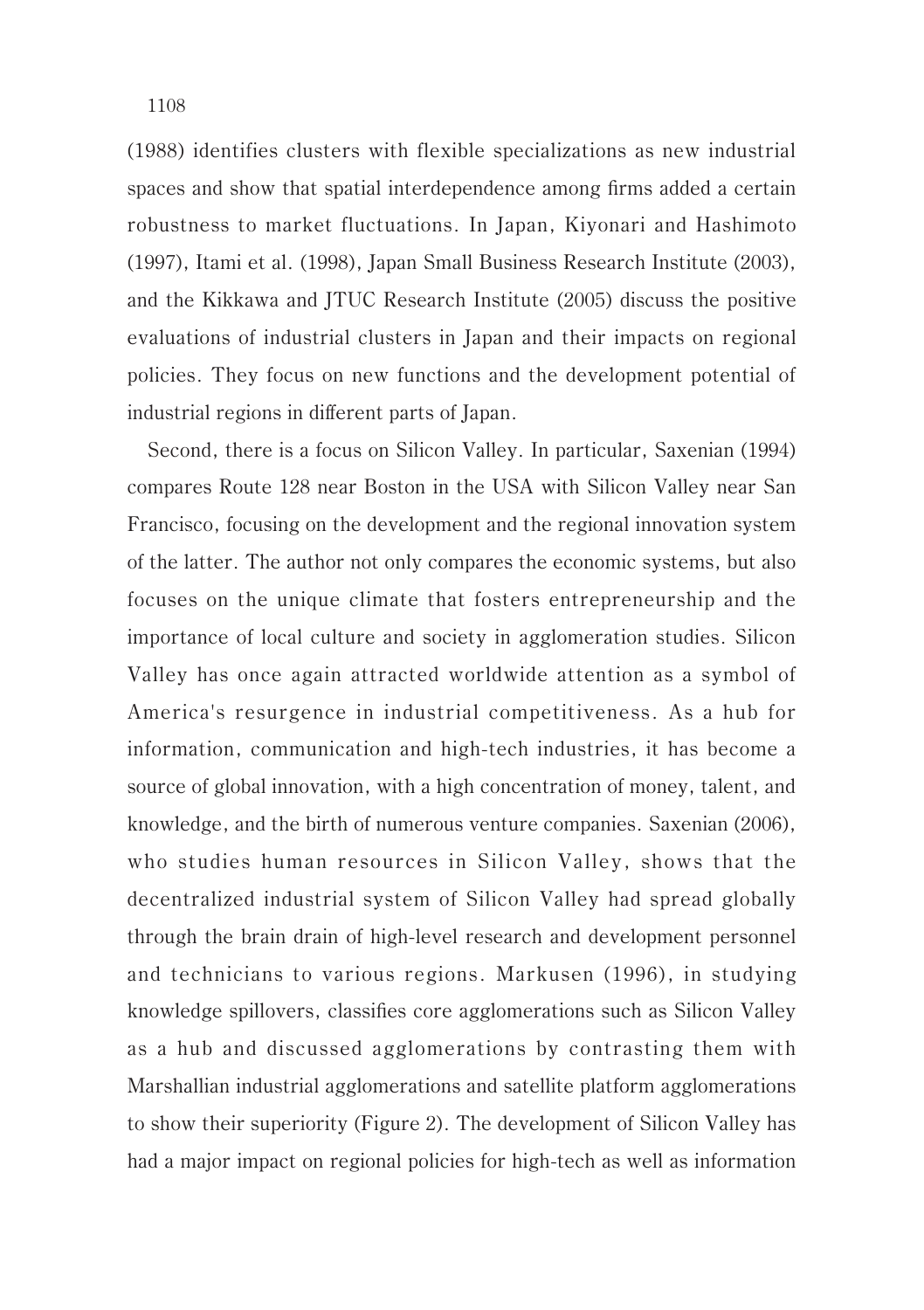1109 Urbanization and Agglomeration Economies: A Concise Research Reviewand communication technology (ICT) industries around the world, and efforts are underway in developed countries such as East Asia and Japan to create a second Silicon Valley with knowledge clusters and clusters of knowledge-intensive industries (Rosenberg 2002).





Third, the concept of industrial clusters is introduced. Professor Michael Porter of Harvard Business School proposes the concept of clusters from the perspective of competitive strategy (Porter 1990, 1998). The contemporary significance of Porter's cluster concept can be summarized in four main points (Ishikura et al., 2003). First, the importance of new knowledge-based factors of production, in contrast to existing studies that emphasize the comparative advantage of traditional factors of production. Second, whereas traditional agglomeration studies focuses on the concentration of firms (particularly factories), the cluster concept is characterized by the inclusion of a diverse range of participants, including firms, universities, research institutions, financial institutions, and local governments. Third, while previous discussions of agglomeration effects tend to emphasize the minimization of costs, cluster theory points to the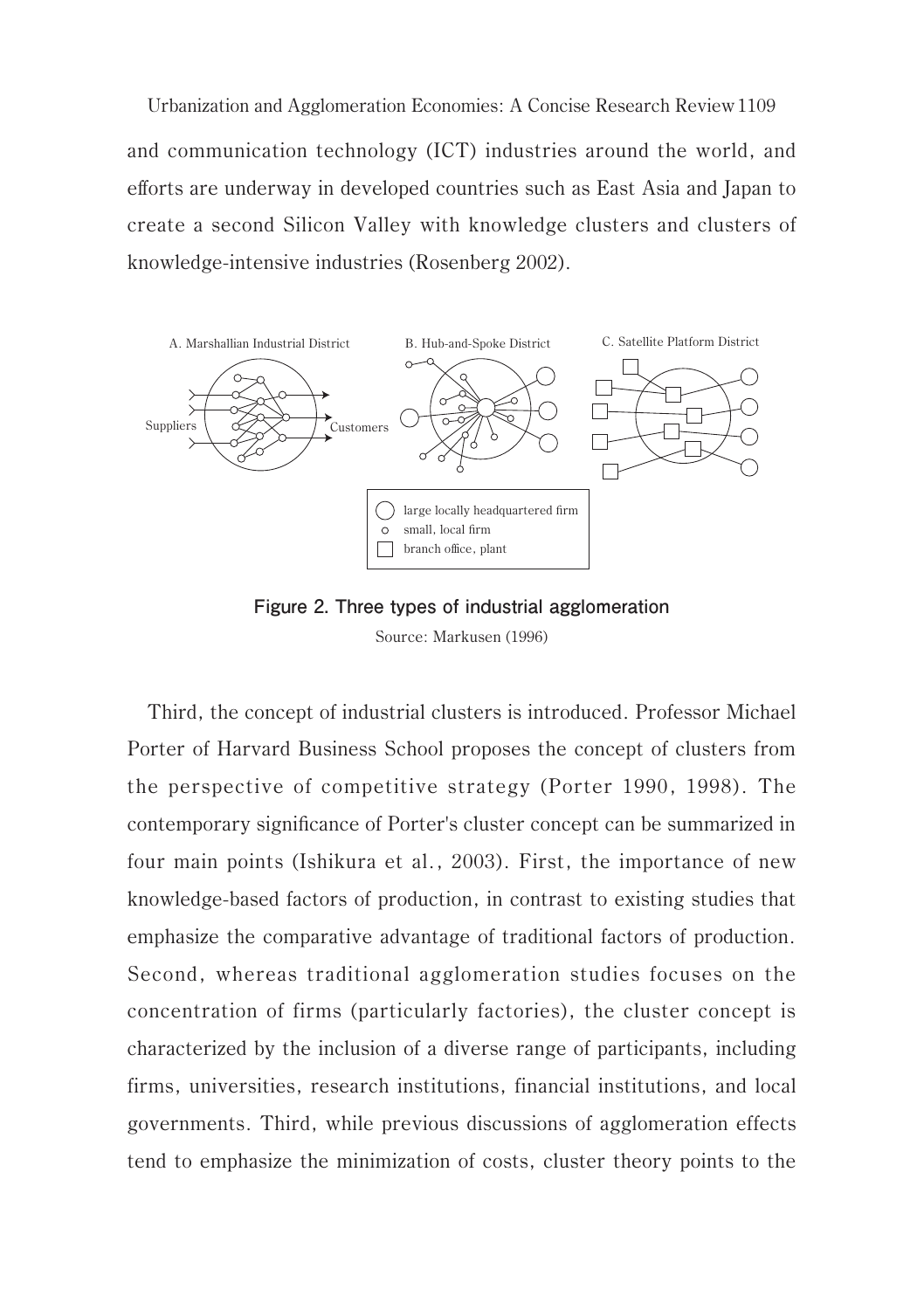importance of innovation. Fourth, a distinctive feature of cluster theory is that it clearly indicates the significance of competition within clusters. Thus, the concept of clusters has had a significant impact on innovationoriented regional policies in various industrial regions by linking agglomeration and innovation theories (Ishikura et al. 2003; Bresnahan and Gambardella 2004; Breschi and Malerba 2005; Braunerhjelm and Feldman 2006; Matsubara, 2013).

Thus, agglomeration studies provides an important perspective for the discussion of regional economies in the humanities and social sciences, including area studies. Matsubara (2013) points out that the enrichment of agglomeration studies, especially in economic geography, is based not only on costs but also on benefits such as innovation, productivity, contact, and diversity. In particular, it focuses on the proximity and interaction between participants and the economic factors that generate the benefits of agglomeration, and extends to knowledge creation theory, social network theory, institutional studies, and cultural studies. In this way, the frontiers of agglomeration studies are expanding into areas that have not been adequately discussed in contemporary modern economics.

#### **4. Urban Economies and Innovation in Japan**

Urban development is accompanied by vertical and horizonal expansions. The geographical concentration of various economic functions leads to an increase in the price of land in urban centers and a corresponding increase in land use. There is a shift from low-rise buildings to high-rise buildings, especially large office buildings, which increases productivity per unit of land area. These centers are usually referred to as city centers and have distinctive urban landscapes. However, the development of cities leads not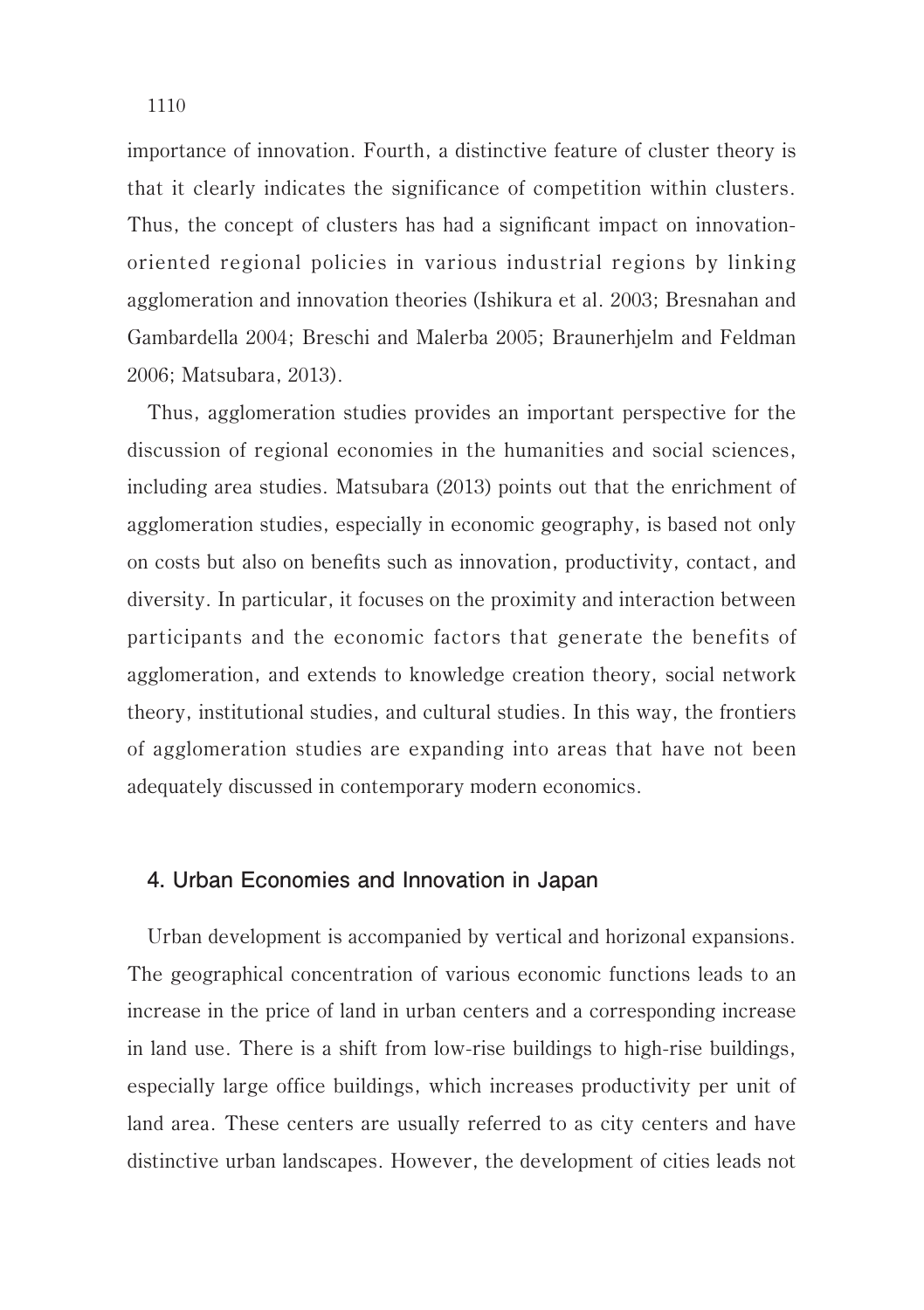only to the concentration of economic functions, but also to the geographical concentration of the population. As the population grows, residential development spreads outside the city and the urban area expands along with social infrastructure, such as railways, roads, and public service facilities. This expansion means that the sphere of influence of the city center expands as it develops into a metropolitan area.

For example, the Tokyo metropolitan area is the most populous metropolitan area in Japan and has developed as the central region of Japan. The population of the three metropolitan prefectures and their surrounding large cities consisted of approximately 35 million people, according to the 2010 census, accounting for just over a quarter (about 27%) of the total population. In 1955, at the start of Japan's period of rapid economic growth, Tokyo's population was 15.42 million people out of a total population of 90.1 million (about 17% of the national total), which means that in the following 50 years, the population of Tokyo had become approximately 10% more concentrated. In addition to the population, the economic centrality of the prefecture has become more pronounced. According to the Japanese Cabinet's prefectural accounts, the gross domestic product (nominal value) of the three prefectures of Tokyo in 2007 was approximately 165 trillion yen, accounting for nearly a third (approximately 32%) of the national total. Similarly, in 1955, the Tokyo metropolitan area accounted for approximately 24% of the national total, indicating an increased concentration not only in terms of the population, but also in terms of the economy. As Scott (2001) points out, these global city-regions are not just city-regions, but global city-regions with vast hinterlands around them, symbolizing the modern city.

The pros and cons of this concentration in Tokyo have been debated from the perspective of national land structures. However, in recent years,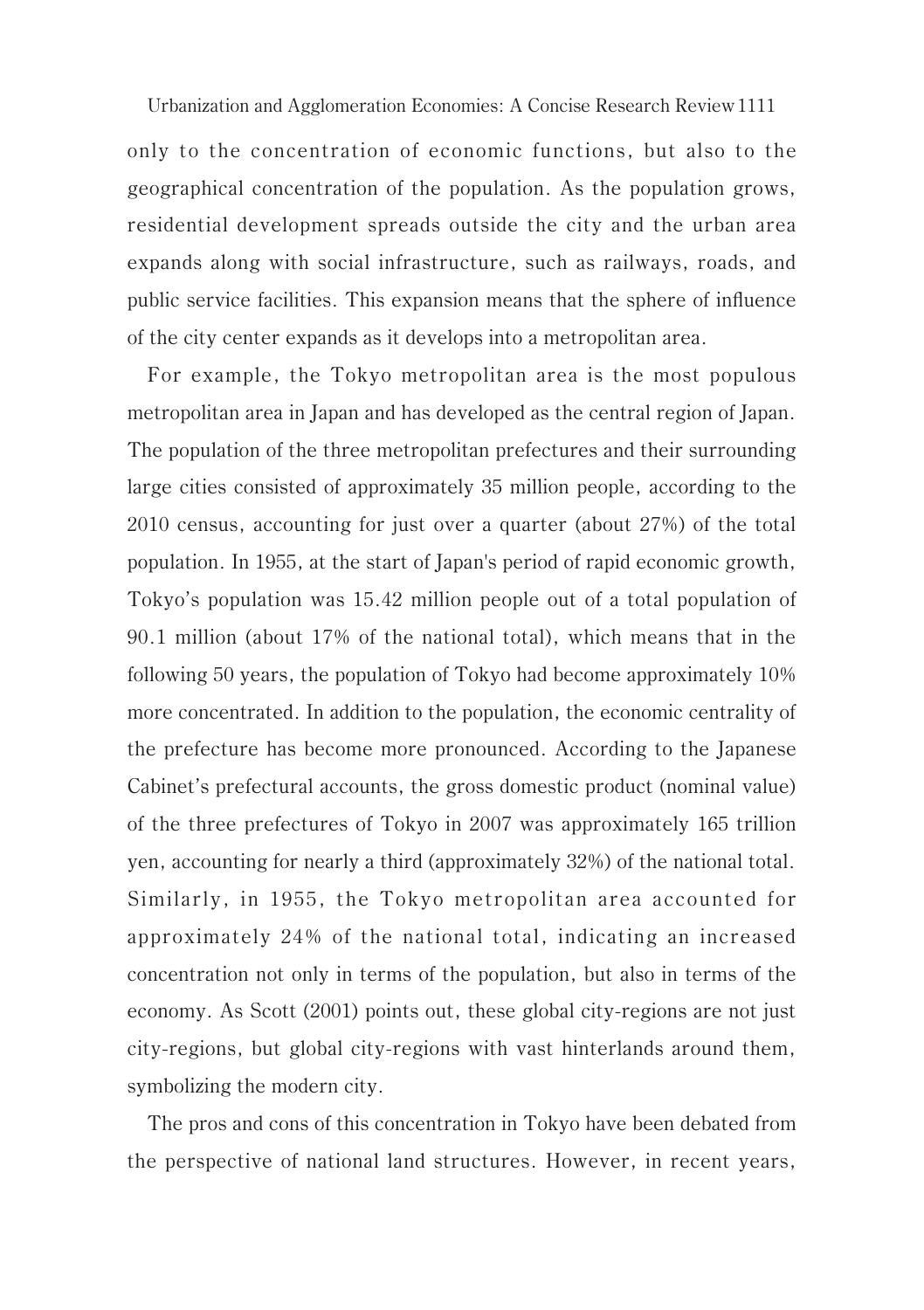positive evaluations have been made from the perspective of optimal city sizes and the benefits of concentration (Hatta 1994, Hatta and Yashiro 1995, Hatta 2006) due to the growing recognition of the power of cities in economic growth. Traditionally, urban economics have been concerned with external diseconomies caused by overcrowding and focused on approaches that prevent market failures through appropriate regulations and institutional designs. The relationship between cities and innovation has been discussed mainly in the field of economics (Glaeser 2008, 2011; Moretti 2012; Shearmur 2012). It is believed that the concentration of different companies and populations, in a metropolitan area, increases the diversity of industries and occupations. The density of the population increases the opportunities for interaction, and the concentration of technology and information, based on well-developed social infrastructures, increase the probability of innovation. For example, the famous product life-cycle theory by Vernon argues that innovative new products are developed in large cities, in developed countries, which then spread geographically to surrounding areas (Vernon, 1966). In other words, it can be said that metropolitan areas play the role of incubators where, due to their high population density and active innovation activities, technology, and information accumulate and new industries and products are continuously created.

#### **5. The Challenges of the Modern Urban Economies**

Thus, since the 1990s, with the advent of the global economy, the economic potential and incubator function of big cities, as opposed to the fairness of the disparity between big cities and regions, has come under renewed scrutiny. First, since the 1980s, there has been a renewed focus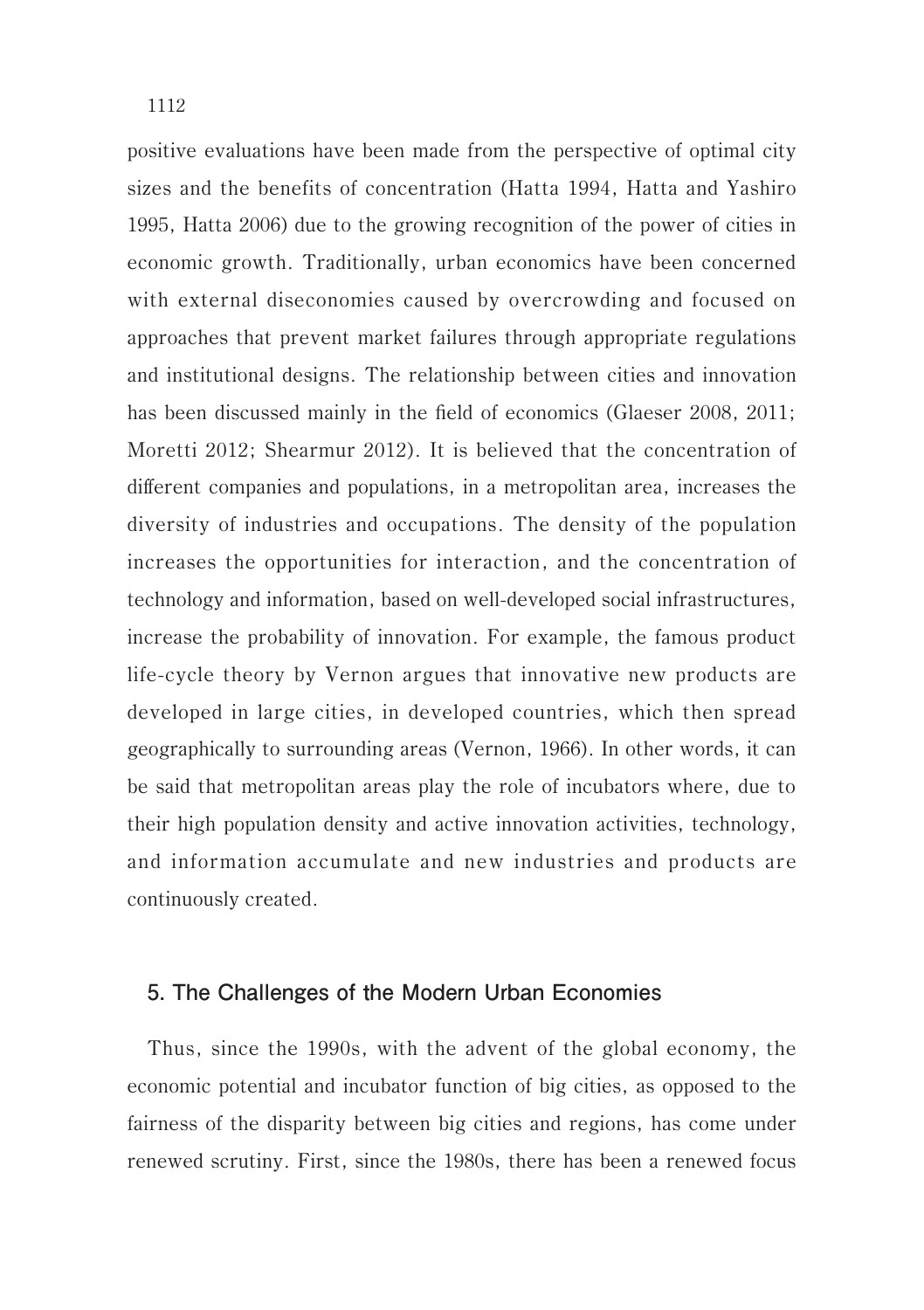Urbanization and Agglomeration Economies: A Concise Research Review 1113 on the studies of agglomeration, and expectations have been raised about the advantages of large cities, where people, goods, money, and information are concentrated. Unlike industrial agglomerations, where specific industries are geographically concentrated, the benefits of diversification are greater in metropolitan areas with a wide variety of industries and efficient social infrastructures. As mentioned above, Marshall's theory of agglomeration discusses agglomerations consisting of identical industries. However, Jacobs argues that urban agglomerations are geographically concentrated clusters of various firms in different industries, and that their incubation of economic innovation functions are a benefit of diversification (Jacobs 1969). In recent years, Jacobs's ideas of the city have come to prominence because of her theorization that the presence of diverse industries and firms leads to innovation. The joining of urban and innovation theories, as represented by Jacobs, has become a major trend (Hosoya 2008).

Second, there is debate on the importance of human capital in innovation. In particular, developed countries, including Japan, are shifting from manufacturing to knowledge-intensive economies, such as information technology (IT) services, financial services, and other knowledge-based industries. The weight of intangible assets such as IT, technology, and know-how is increasing, and competition among countries and companies for the protection of patents and other intellectual property rights is intensifying. Against this background, the creation and use of knowledge is becoming increasingly important for innovation, and the importance of knowledge-based human capital is being debated. In this sense, metropolitan areas, with their high population concentrations, are attracting attention as places for innovation. In a knowledge-based economy, where novel ideas are the source of a wide range of economic activities, the key is knowing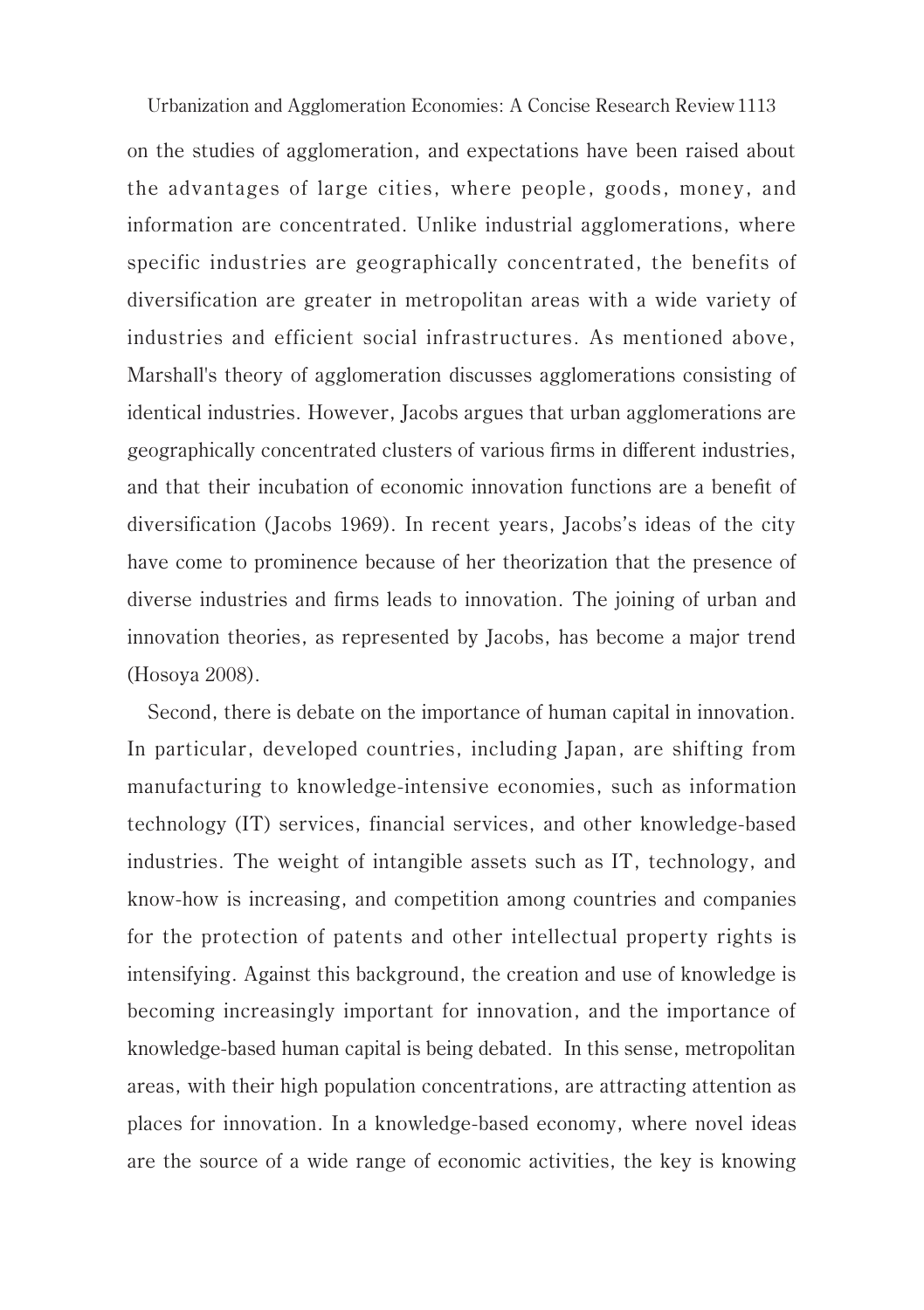how to be creative and different. For this reason, creativity has become a key word in the debate on innovation in urban areas, and the studies of the creative class and city has attracted attention as the ideal city for the 21st century (Florida 2002, 2005). According to Sasaki (1997, 2012), a creative city is "a place of creativity based on the free exercise of creative activity by its citizens, rich in creativity in culture and industry, with an innovative and flexible urban economic system free from mass production, and capable of creative problem solving for global environmental problems and local community issues." A city rich in creative space is where creative solutions to global environmental and community problems can be found. With its high population density, and high concentration of highly skilled people with a wide range of knowledge, the Tokyo metropolitan area can be seen as a place for creative activity.

Given this relationship between cities and innovation, there is a growing interest in the function and role of cities in the global economy, with multinational companies moving into city centers and global money flowing into urban redevelopment. While Tokyo, New York, and London are considered leading world cities, in East Asia, Seoul and Busan in South Korea, and Beijing and Shanghai in China have become hubs of the global economy in recent years. In this context, changes not only in the internal economies of cities, but also in national and international urban agglomeration structures, across national borders, have become an important contemporary issue.

1114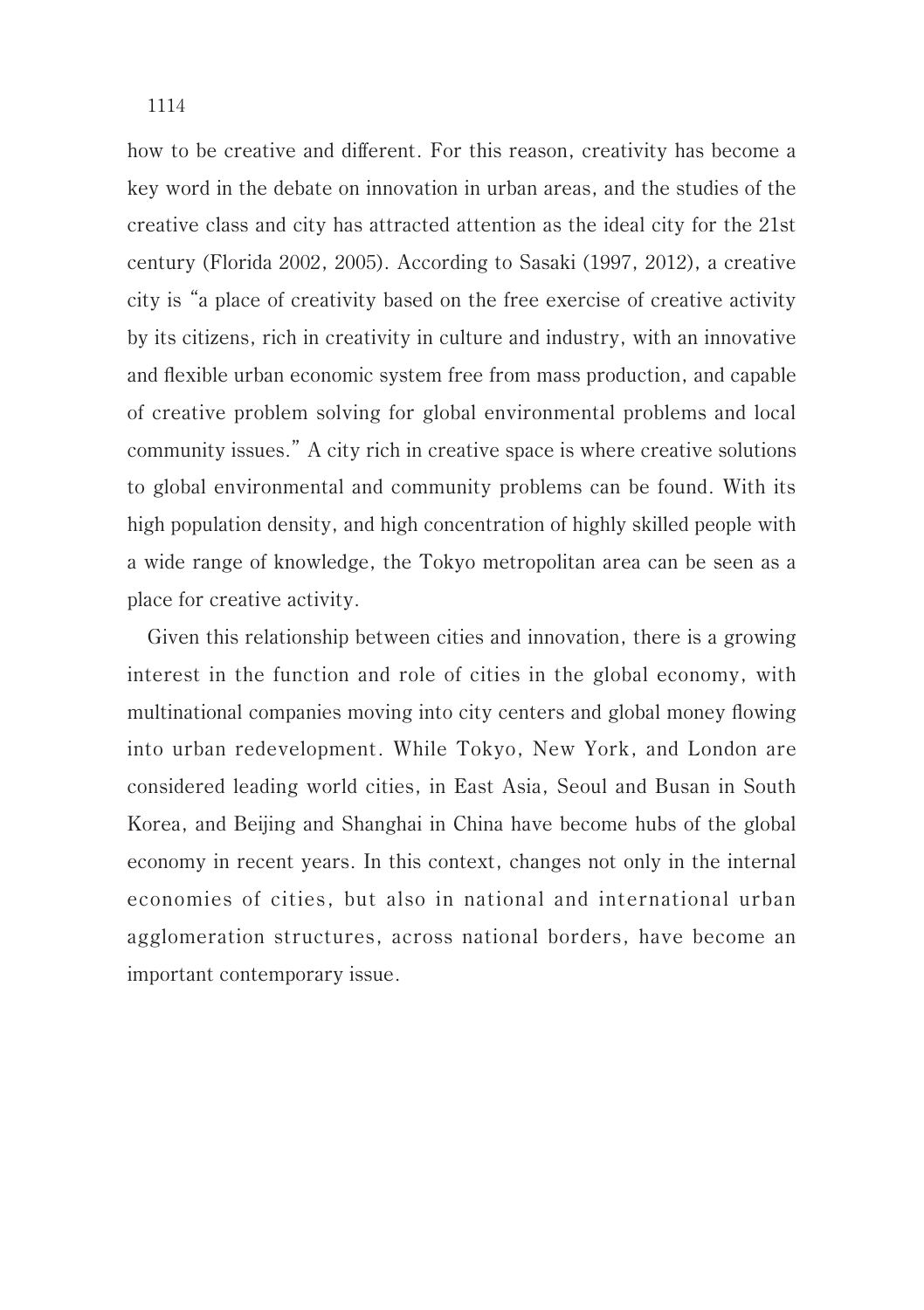#### **〈References〉**

- Akamatsu, K. (1962) A Historical Pattern of Economic Growth in Developing Countries, The Developing Economies 1(1): 3–25.
- Arrow, K. (1962) The Economic Implications Learning by Doing, Review of Economic Studies, 29: 155-173.
- Braunerhjelm, P. and Feldman, M. eds. (2006) Cluster Genesis: Technology-Based Industrial Development. Oxford University Press.
- Bresnahan, T. and Gambardella, A. eds. (2004) Building High-Tech Clusters: Silicon Valley and Beyond. Cambridge University Press.
- Breschi, S. and Malerba, F. eds. (2005) Clusters, Networks, and Innovation. Oxford University Press.
- Brueckner, J.K. (2011) Lectures on Urban Economics. The MIT Press.
- Florida, R. (2002) The Rise of the Creative Class: and How It's Transforming W ork, Leisure, Community and Everyday Life. Basic Books.
- Florida, R. (2005) Cities and the Creative Class. Routledge.
- Fujita, M., Krugman, P. and Venables, A. (1999) The Spatial Economy: Cities, Regions and International Trade. MIT Press.
- Fujita, M. (2010) Development of Spatial Economics: Two Centuries from Thünen to Krugman, Japanese Economic Association ed. (2010) Current Trends in Economics 2010. Toyokeizai: 3-53. (J)
- Glaeser, E. L., Kallal, H. D., Scheinkman, J. A. and Shleifer, A. (1992) Growth in Cities, Journal of Political Economy, 100(6): 1126-1152.
- Glaeser, E. L. (2008) Cities, Agglomeration, and Spatial Equilibrium. Oxford University Press.
- Glaeser, E. L. (2011) Triumph of the City: How Our Greatest Invention Makes Us Richer, Smarter, Greener, Healthier, and Happier. Pensuin Press.
- Hatta, T. ed. (1994) Economic Analysis of Tokyo Concentration. Nikkei Shimbun Press.
- Hatta, T. ed. (2006) The Economics of Returning to Urban Centers. Nikkei Shimbun Press.
- Hatta, T. and Yashiro, N. eds. (1995) Economic Solutions to Tokyo's Problems. University of Tokyo Press. (J)
- Hosoya, Y. (2008) Jacobs' Urban Theory. Industrial Location 47(6): 33-40. (J)
- Hosoya, Y. (2009) Economic Analysis of Agglomeration and Innovation (1). Industrial Location 48 (7): 29.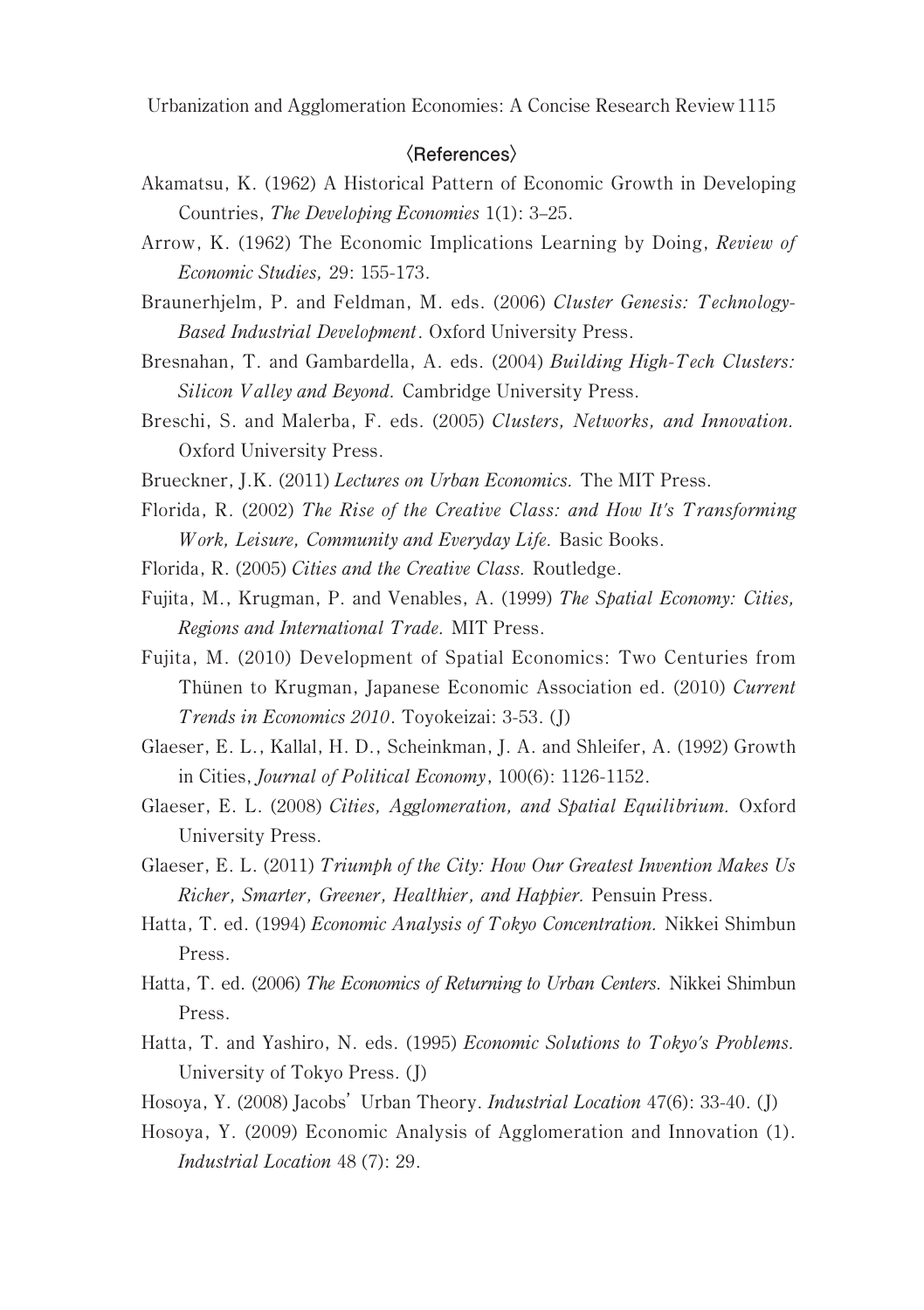- Ishikura, Y., Fujita, M., Maeda, N., Kanai, K. and Yamazaki, A. (2003) Japan's Strategy of Industrial Cluster. Yuhikaku. (J)
- Itami, H., Matsushima, S. and Kikkawa, T. eds. (1998) The Nature of Industrial Agglomeration. Yuhikaku. (J)
- Jacobs, J. (1961) The Death and Life of Great American Cities. Vintage Books.
- Jacobs, J. (1969) The Economy of Cities. Random House.
- Jacobs, J. (1984) Cities and the W ealth of Nations: Principles of Economic Life. Random House.
- Japan Small Business Research Institute (2003) New Trends in Industrial Agglomeration. Doyukan. (J)
- Kameyama, Y. (2006) The Effects of Agglomeration Economies on Urban Growth and Decline: an Empirical Study of Regions in Japan. Daigaku Kyoiku Shuppan. (J)
- Kasahara, S. (2004) The Flying Geese Paradigm: A Critical study of Its Application to East Asian Regional Development, United Nations Conference on Trade and Development Discussion Paper 169.
- Kikkawa, T. and JTUC Research Institute for Advancement of Living Standards eds. (2005) Revival for Regional Economies. Yuhikaku. (J)
- Kiyonari, T. and Hashimoto, J. ed. (1997) Future Visions of Japanese Industrial Agglomeration. Nihon Keizai Shimbun Press. (J)
- Kondo, A. (2015) Introduction to Urban Economies and Agglomeration Studies, Kondo, A and Hosei University Institute of Comparative Economic Studies eds. An Economic Geographical Analysis on Urban Space and Industrial Agglomeration. Nippon Hyoron sha: 3-14 (J).
- Krugman, P. (1991) Geography and Trade. The MIT Press.
- Markusen, A. (1996) Sticky Places in Slippery Space: A Typology of Industrial Districts, Economic Geography, 72(3): 293-313.
- Marshall, A. (1890) Principles of Economics. Arkose Press.
- Matsubara, H. ed. (2013) Japan's Cluster Policy and Regional Innovation. University of Tokyo Press. (J)
- Moretti, E. (2012) The New Geography of Jobs. Houghton Mifflin Harcourt.
- O'Sullivan, A. (2018) Urban Economics nineth edision. McGraw-Hill Professional.
- Piore, M. J. and Sable, C. F. (1984) The Second Industrial Divide: Possibilities for Prosperity. New York: Basic Books.